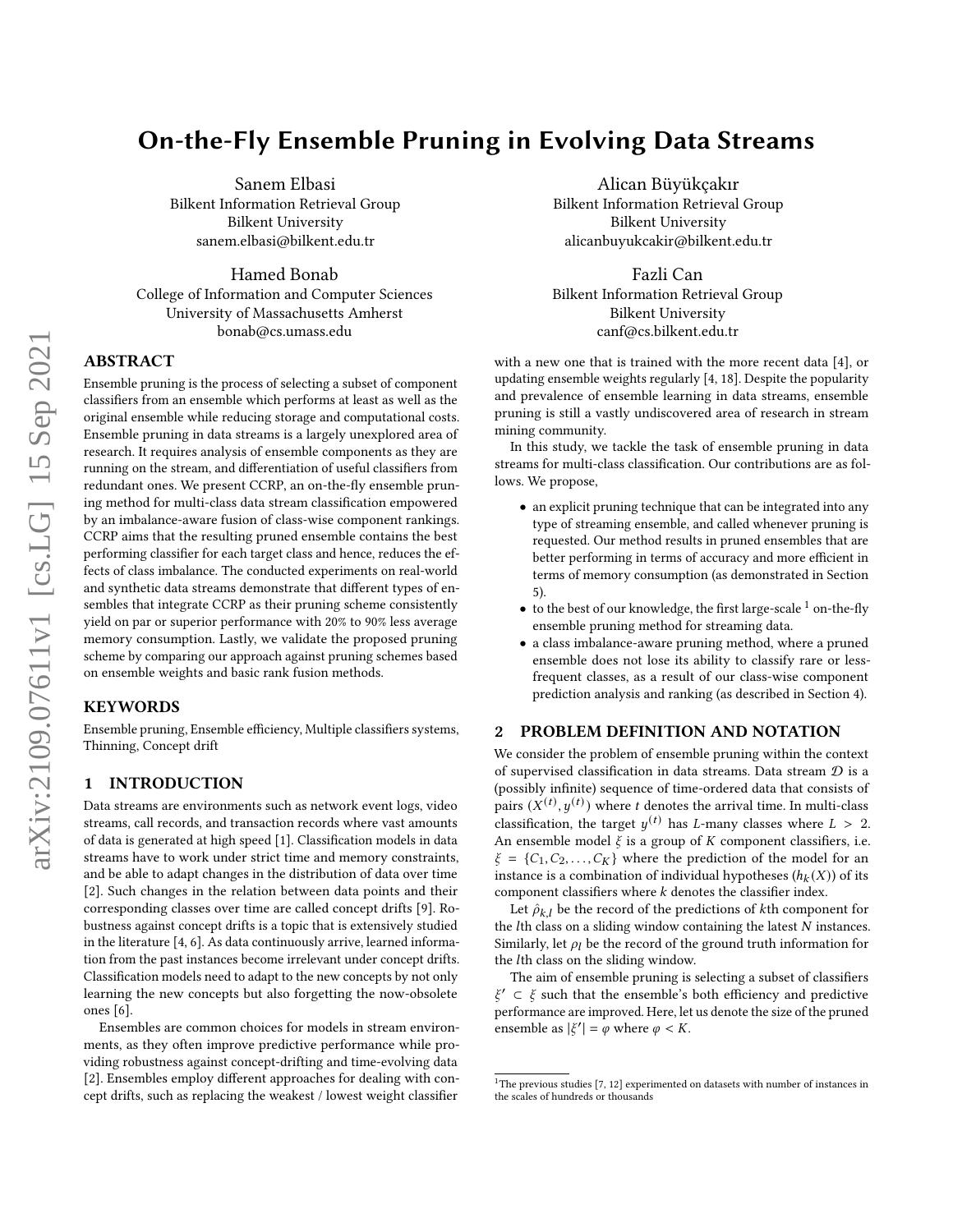<span id="page-1-1"></span>

Figure 1: Pipeline of Proposed Method. Prediction history of each component in the ensemble are recorded. At each row of records, colored cells indicate relevance scores for corresponding classes. Then, these records are used in calculating class-wise losses for each component, and class-wise rankings of those components. The acquired rankings are combined using a rank fusion algorithm (Modified Borda Count). The resulting top  $\varphi$  components ( $\varphi < K$ ) are selected, and the rest is pruned.

#### 3 RELATED WORK

Online Ensembles. The literature on the online ensembles is abundant [\[13\]](#page-3-8). Here, we only mention the ensembles that are used in our experiments. One of the most commonly used and well-known ensembles in data streams is AWE (Accuracy Weighted Ensemble) [\[18\]](#page-3-5). It is a chunk-based ensemble where each classifier are weighted according to their expected accuracy in the latest chunk. Similarly, GOOWE [\[4\]](#page-3-3) is another chunk-based stacking ensemble that assigns optimal weights to its components using a geometric interpretation of target space and solving an optimization problem as the chunks are processed. Both of these ensembles are dynamic and they replace one of their components at the end of each chunk. Pruning in Data Streams. A related topic to on-the-fly ensemble pruning is Dynamic Ensemble Selection (DES) [\[11\]](#page-3-9). In DES, a subset of components from a pool is selected for each test instance. DES assigns estimated levels of competence for each classifier in the pool, so that a selection method selects the classifiers to be assigned to incoming instances. Note that, unlike ensemble pruning, selection of a subset of classifiers for every instance does not reduce the size of the pool of classifiers. Firefly [\[12\]](#page-3-7) introduces a swarm intelligence approach to pruning with one-class classifiers where input classifiers are members of a firefly population. Interactions between fireflies describe the effectiveness of the classifiers, and best representatives of diverse groups in the population are selected as the pruning step. Lastly, FIRE-DES++ [\[7\]](#page-3-6) incorporates a pre-selection stage where only the classifiers that can correctly classify at least a pair of instances with different classes can proceed to the next stage of classification. Again, the pre-selection stage in FIRE-DES++ does not change the size of the pool of classifiers.

#### 4 PROPOSED METHOD

We introduce, CCRP, Class-wise Component Rankings based Pruner for multi-class online ensembles. CCRP can be integrated to work with both dynamic and static multi-class ensembles to improve the performance and memory consumption. CCRP can be performed at any point in time on the stream. The proposed method consists of three phases: Preliminary Phase: Recording Component Predictions on the Sliding Window, Phase I: On-the-Fly Performance

<span id="page-1-2"></span>Algorithm 1 CCRP: Class-wise Component Ranking-based Pruner

**Require:**  $D$ : data stream,  $\xi$ : ensemble,  $\varphi$ : pruned ensemble size **Ensure:**  $\xi'$ : pruned ensemble

|     | 1: Initialize $\rho$ as an empty FIFO buffer of size N.                                  |  |  |  |
|-----|------------------------------------------------------------------------------------------|--|--|--|
|     | 2. Initialize $\hat{\rho}$ as an empty FIFO buffer of size $K \times N$ .                |  |  |  |
|     | 3: for $(X, y) \in \mathcal{D}$ do                                                       |  |  |  |
| 4:  | $\hat{\rho}_k$ append $(h_k(X))$ for $\forall k$<br>$\triangleright$ Preliminary Phase ] |  |  |  |
|     | 5: $\rho$ . append $(y)$                                                                 |  |  |  |
|     | $6:$ if prune then<br>$\triangleright$ Phase I                                           |  |  |  |
|     | for $l \in L$ do<br>⊳Start CCRP<br>7:                                                    |  |  |  |
| 8:  | for $k \in K$ do                                                                         |  |  |  |
| 9:  | scores.append(MSE $(\rho_l, \hat{\rho}_{k,l})$ ) > Class-wise MSEs                       |  |  |  |
| 10: | end for                                                                                  |  |  |  |
| 11: | $ranks[l] = argsort(scores) \rightarrow Class-wise order of$                             |  |  |  |
|     | components                                                                               |  |  |  |
| 12: | end for                                                                                  |  |  |  |
| 13: | $ccrp$ ranks = ModifiedBorda(ranks) $\triangleright$ Phase II                            |  |  |  |
| 14: | $\xi' \leftarrow$ top ranked $\varphi$ components based on $ccrp\_ranks$                 |  |  |  |
| 15: | ⊳Pruned ensemble in effect<br>$\xi \leftarrow \xi'$                                      |  |  |  |
| 16: | end if                                                                                   |  |  |  |
|     | $17:$ end for                                                                            |  |  |  |

Analysis and Class-wise Ranking of Components, and Phase II: Fusion of Rankings and Component Selection (see Figure [1\)](#page-1-1).

Preliminary Phase: Recording Component Predictions on the Sliding Window. This phase only applies to the ensembles that are not already recording the component predictions on the sliding window (e.g. OzaBagging  $[17]$ ). In this phase, for the latest  $N$  data instances, predictions of classifiers and the ground truth are recorded as  $\rho$  and  $\hat{\rho}$  respectively (Alg[.1](#page-1-2) line [4\)](#page-1-2). Since only the latest N instances are kept in the records, the required memory for this process is fixed, despite being proportional to the number of classes.

<span id="page-1-0"></span>Phase I: On-the-Fly Performance Analysis and Class-wise Ranking of Components. This is the initial phase of CCRP in which per class performances of classifiers are measured. In this phase, for each class *l*, predictions of classifiers and the ground truth are extracted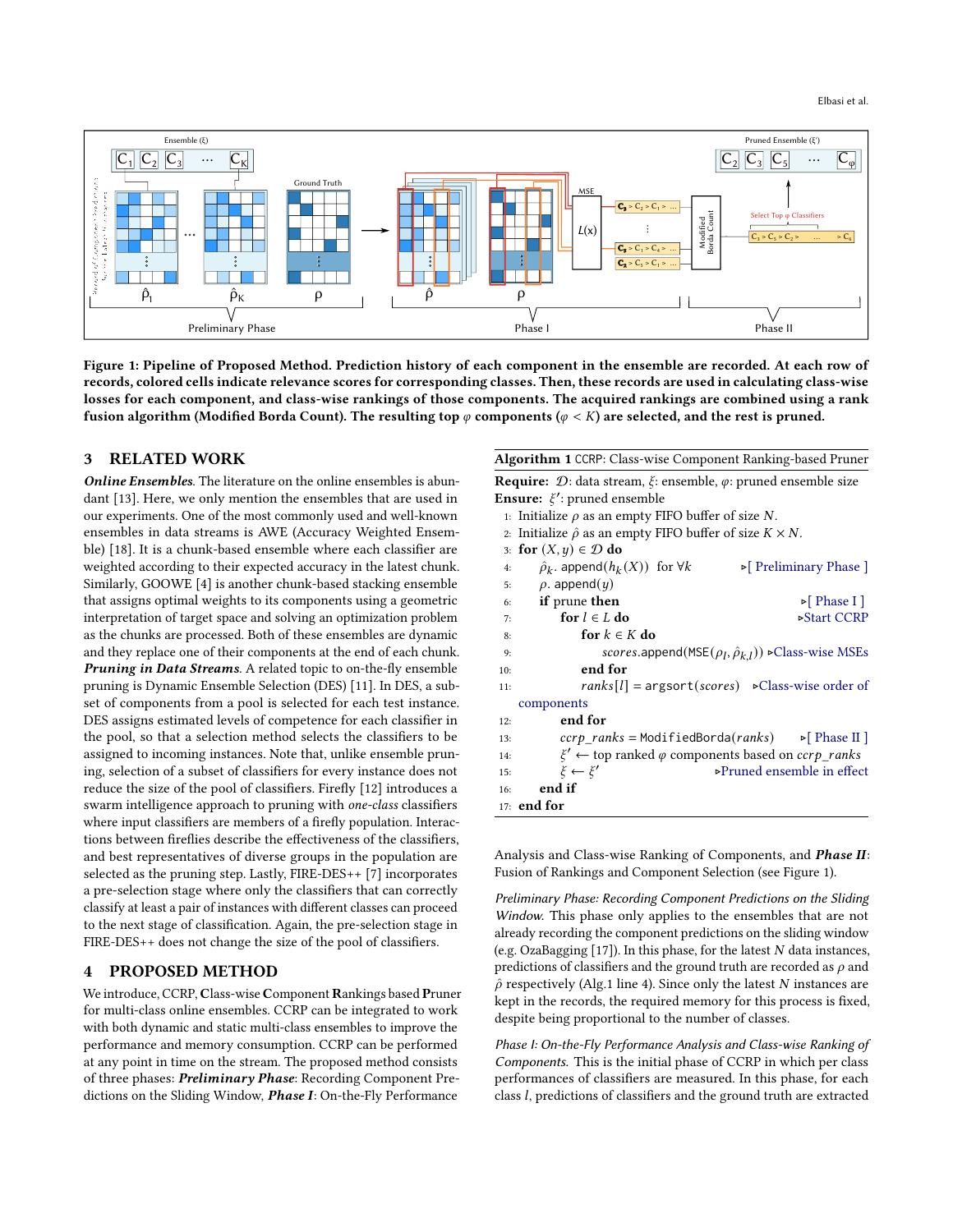as  $\hat{\rho}_{k,l}$  and  $\rho_l$  respectively (Alg[.1](#page-1-2) line [6\)](#page-1-2). Then, scores of classifiers are calculated using Mean Square Error (Eqn. [1\)](#page-2-1) for each class (Alg[.1](#page-1-2) line [9\)](#page-1-2).

<span id="page-2-1"></span>
$$
\mathcal{L}_{k,l}(X) = \sum_{i=1}^{N} \left( \hat{\rho}_{k,l}^{(i)} - \rho_l^{(i)} \right)^2, \qquad 1 \le k \le K, \ 1 \le l \le L \tag{1}
$$

Phase II: Fusion of Rankings and Component Selection. In the final phase, CCRP generates the overall ranking of the classifiers, using a modified version Borda Count [\[16\]](#page-3-11) rank fusion method (Alg[.1](#page-1-2) line [13\)](#page-1-2). In Modified Borda Count (MBC, hereafter), CCRP assigns  $K \times L$  points (instead of  $K$  points in the regular Borda Count [\[16\]](#page-3-11)) to the highest ranking components in the class-wise rankings. This ensures the winning component for each class to appear at the top  $L$ places in the overall ranking. Afterwards, the second classifier gets  $K-1$  points and each proceeding classifier gets 1 point less than its successor. Then, the top  $\varphi$  classifiers from the overall ranking are selected as the members of the pruned ensemble. It is recommended [\[5\]](#page-3-12) that the pruned ensemble size should be at least equal to the number of classes. Taking this into account, CCRP guarantees that the best performing classifier for each class is included in the pruned ensemble when  $\varphi \geq L$ .

## <span id="page-2-0"></span>5 EXPERIMENTAL SETUP AND RESULTS

#### 5.1 Setup

The proposed method and modifications to existing ensembles are integrated into scikit-multiflow [\[15\]](#page-3-13) library. The experiments are evaluated prequentially [\[10\]](#page-3-14). We report prequential and overall accuracy as performance metrics. In addition, for memory efficiency analysis in the experiments, we define Mean Memory Consumption  $Ratio (\mu)$  which indicates the percentage of average memory the pruned ensemble uses with respect to the original ensemble (Eqn. [2\)](#page-2-2).

<span id="page-2-2"></span>
$$
\mu = \frac{\sum_{\text{Vchunk}} \text{Size}(\xi')}{\sum_{\text{Vchunk}} \text{Size}(\xi)} \tag{2}
$$

Throughout the experiments, we use two typical dynamic ensembles (AWE [\[18\]](#page-3-5) and GOOWE [\[4\]](#page-3-3)) with Hoeffding Trees [\[8\]](#page-3-15) as their base classifiers. CCRP is performed whenever the ensembles are full, i.e. when the ensemble size reaches  $K$ . After pruning, the ensembles continue to grow until they reach the maximum size  $K$ , where pruning takes place again. This process continues indefinitely.

<span id="page-2-3"></span>

|       | Name                   | # Features |    | # Classes # Instances |
|-------|------------------------|------------|----|-----------------------|
| Real  | COVTYPE <sup>[3]</sup> | 54         |    | 581.012               |
|       | Poker Hand [3]         | 10         | 10 | 829.201               |
|       | Rialto [14]            | 27         | 10 | 82.250                |
| Synth | Mov. Squares [14]      | 2          |    | 200.000               |
|       | Mov. RBF [14]          | 10         | 5  | 200.000               |
|       | Trn. Chssbrd [14]      | 2          | 8  | 200.000               |

Table 1: Datasets

The models are ran on three real-world and three synthetic well-known datasets with concept drifts [\[3,](#page-3-16) [14\]](#page-3-17). A summary of the dataset information is provided in Table [1.](#page-2-3)

<span id="page-2-4"></span>

Figure 2: The impact of CCRP ( $\varphi = L$ ) on the prequential accuracy of two ensemble models on three datasets over the first few thousand instances. The first occurrence of pruning is denoted with a vertical red line.

# 5.2 Effect of CCRP on Predictive Performance and Memory Efficiency

Does CCRP yield more effective and efficient ensemble models? We respond to this question by taking both accuracy and memory consumption  $(\mu)$  into account. We perform experiments with AWE (where  $K = 20$ ) and GOOWE ( $K = 30$ ) to investigate the effect of CCRP on the ensembles.

To examine the change in the behavior of ensembles, ceteris paribus, we consider the case when CCRP is performed for the first time on the stream. In Figure [2,](#page-2-4) it can be observed that the overall accuracy of the pruned ensemble is always higher than the original ensemble after pruning with CCRP. In addition to the improvement in accuracy, it should be noted that the ensembles after pruning are relatively more robust to the changes in the data stream. This can be observed from the steepness of the declining accuracies of the original ensembles compared to the pruned ensembles.

Figure [2](#page-2-4) indicates that the initial calls of CCRP locally improves the ensemble performance. Yet, is that the case throughout the stream? To inspect the effect of CCRP on both accuracy and memory consumption throughout the stream, we experiment with AWE  $(K = 20)$  and GOOWE  $(K = 30)$  on all of the datasets, and report overall accuracies, as well as  $\mu$  (Table [2\)](#page-3-18).

In Table [2,](#page-3-18) notice that CCRP yields  $10\% \leq \mu \leq 83\%$ , which means the pruned ensembles consume at most  $90\%$  and at least  $17\%$ less memory over the course of their run. In 5 out of 12 cases, CCRP improves the performance of ensembles while reducing the memory